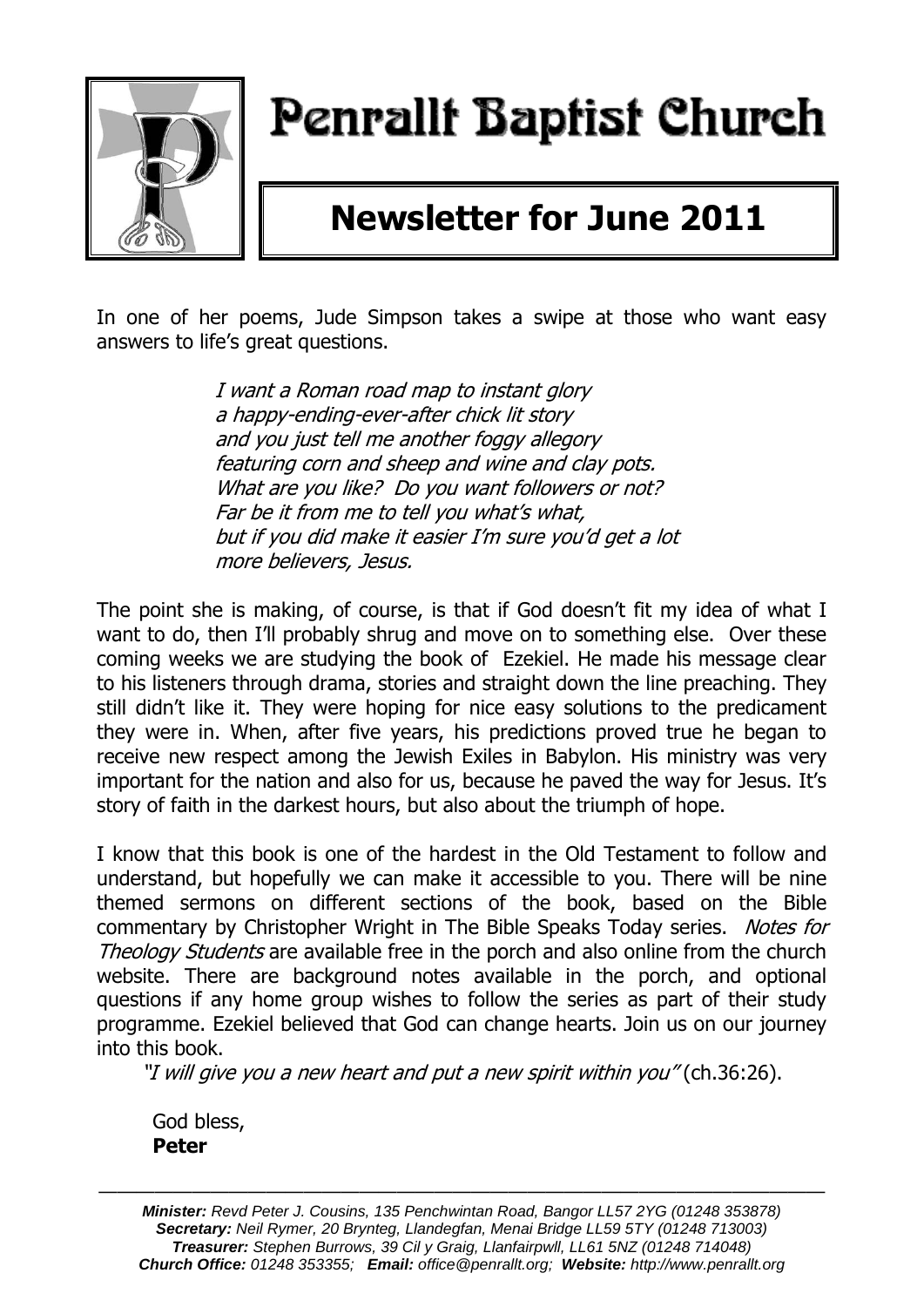**SERVICES in JUNE** 

#### **June 5**

| 10.30am |                       |               | <b>Ezekiel The Prophetic Actor - The Theatre of the Doomed</b> |
|---------|-----------------------|---------------|----------------------------------------------------------------|
| 2.15pm  | Service in Bontnewydd |               | Ezekiel 3:15-5:17                                              |
| 7.00pm  | Communion Service.    | Roger Borlace |                                                                |
|         | Where did he go?      |               | Acts 1:1-11                                                    |

- **June 12** Pentecost Sunday
- 10.30am Geoff Birch **The Spirit Gives Life** Ezekiel 47:1-14; Acts 2:1-13 **7.00pm** James Goodman

#### **June 19**

| 10.30am | <b>Ezekiel the Protestor</b> |                                                    | Ezekiel 8:1-11:25 |
|---------|------------------------------|----------------------------------------------------|-------------------|
| 7.00pm  |                              | Roger Borlace The LORD is worthy of praise Psalm 8 |                   |

#### **June 26**

| 10.30am | Roger Borlace <b>Ezekiel the History Teacher</b> Ezekiel 20:1-49 |  |
|---------|------------------------------------------------------------------|--|
| 7.00pm  | Psalms: A Psalm of Thanksgiving                                  |  |

#### **Church Lunch June 5**

Please bring enough buffet style food for yourself and one or two others.

### **Special Dates in JUNE**

| <b>Wednesday 1</b>  | $10.30$ am             | Men's prayer meeting followed by coffee in<br><b>Options</b> |
|---------------------|------------------------|--------------------------------------------------------------|
| Saturday 11         | <b>Bangor Carnival</b> |                                                              |
| <b>Monday 6</b>     | 7.30pm                 | Deacons' meeting at the Rymer's                              |
| Friday 10           | 7.30pm                 | Prayer for Prodigals (in the chapel)                         |
| <b>Tuesday 14</b>   | 10.30am                | <b>Walking Group</b>                                         |
| <b>Monday 20</b>    | 2.00 <sub>pm</sub>     | <b>Pastoral Care Team</b>                                    |
| <b>Wednesday 22</b> | 7.30pm                 | <b>CYTUN Meeting at Penuel</b>                               |
| <b>Thursday 30</b>  | 7.30pm                 | Sanctuary (in the chapel)                                    |

### **News of People**

**Jenny Mathers** will be marrying Lawrence on May 28<sup>th</sup>.

One of our neighbouring (we are its closest denominational neighbour!) English Baptist Churches in Tywyn is celebrating the induction of their new minister, **Rev. Suzanne Roberts**. Suzanne was a medical doctor with BMS for many years in Asia and Africa.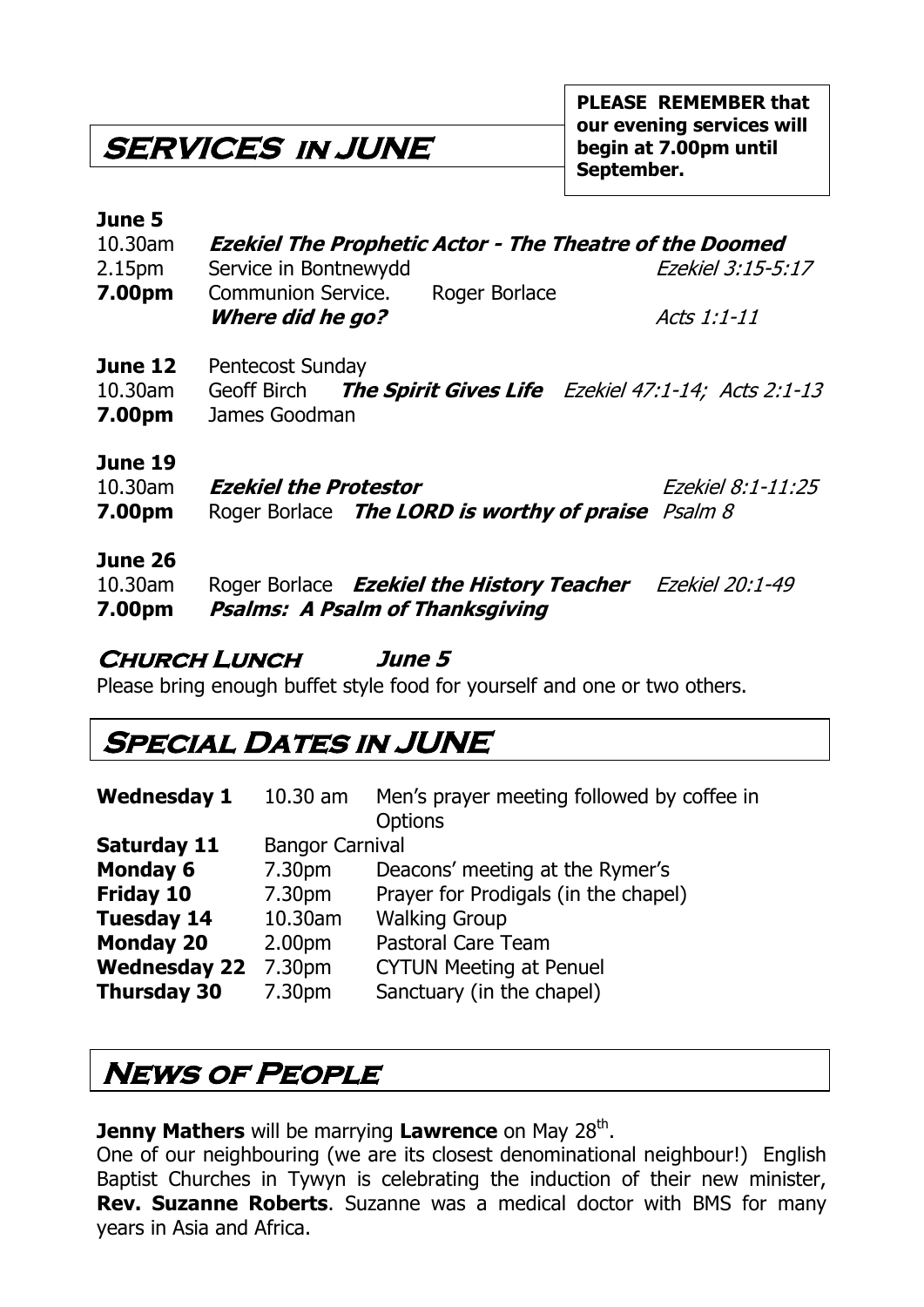#### **Paul Jones and Fiona Hendley: Monday Evening July 11th**

We are looking forward to this event featuring husband and wife team Paul Jones and Fiona Hendley. Paul came to fame as the lead singer with Manfred Mann back in the sixties ( after nearly becoming the lead singer with the Rolling Stones). A career in theatre followed, where he met Fiona as they were costarring in a West End musical. Paul continues in the spotlight through his Radio 2 Blues programme on Monday evenings and his performing with The Blues Band who have been playing together for thirty years. The story of how God came into his and Fiona's lives is heart-warming and they will share it with us, while also singing some of their own gospel songs. The evening will be free, but a contribution to the expenses will be appreciated. More details to follow.

#### **Children's Birthdays in June**

**20th:** Bradley Jones

### **Weekdays**

#### **Please check with the contact people when there are meetings this month.**  HG = Home Group

| <b>Day</b> | <b>Time</b>        | <b>Details</b>         | <b>Contacts</b>                                        |
|------------|--------------------|------------------------|--------------------------------------------------------|
| <b>Tue</b> | 8.00pm             | HG, Nilgiri            | Joan Beer (353874)                                     |
| <b>Tue</b> | 7.30pm             | HG, Farrar Road        | Magnus Forrester-Barker (371366)                       |
| <b>Wed</b> | 10.30am            | Men's Prayer Meeting   | Peter Cousins (353878)                                 |
| <b>Wed</b> | 2.00 <sub>pm</sub> | Carers' Home Group     | Carol Morris (716953)                                  |
| <b>Wed</b> | 7.30pm             | HG, The Nomads         | Jess & Seamus Adams (421185)<br>Susan Cousins (353878) |
| <b>Wed</b> | 8.00pm             | HG, Grŵp Cymraeg       | Owen & Nia Lloyd Evans (352634)                        |
| Thu        | 10.30am<br>- noon  | HG, 76, Ffordd Cynan   | Jenny Powley (364292)                                  |
| Thu        | 10.30am            | Post-Alpha Bible Study | Sue & Lawrence Moss (713793)                           |
| <b>Thu</b> | 7.30pm             | HG, Llanfairpwll       | Sue & Lawrence Moss (713793)                           |
| <b>Thu</b> | 7.30pm             | HG, Bangor             | Ciara Ní Bhrolcháin (07900<br>220496)                  |
| <b>Thu</b> | 7.30pm             | HG, A-Team             | Freya Bushill (07792 080766)                           |
| Thu        | 7.45pm             | HG, Lon-y-Deri         | Gill Goodman (355256)<br><b>Billy Elliott (372568)</b> |
| Fri        | 10.30am<br>- noon  | <b>Cheeky Monkeys</b>  | Joan Rymer (713003)                                    |
| <b>Sat</b> | 8.30am             | <b>Prayer Meeting</b>  |                                                        |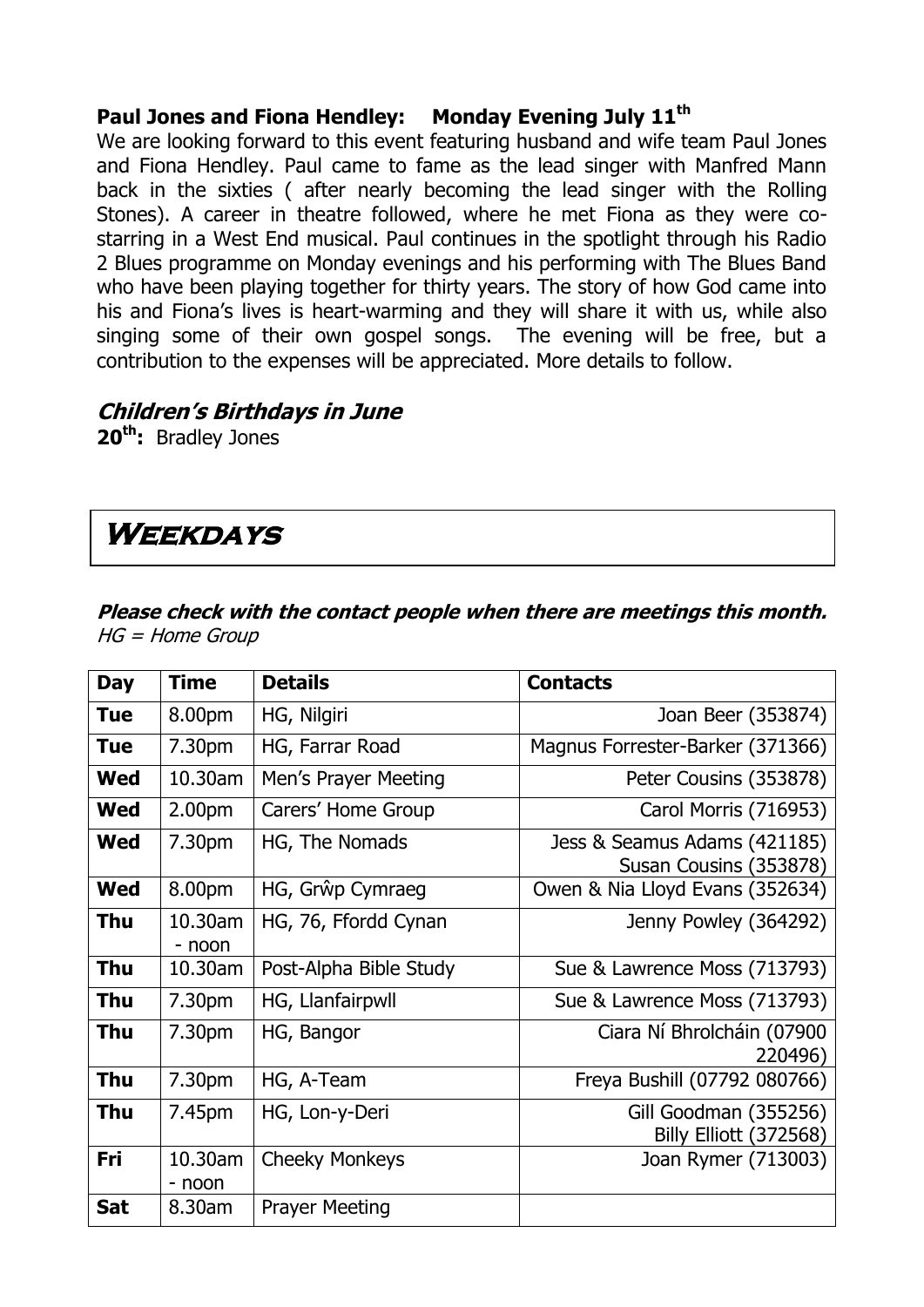### **Noticeboard**

#### **Missions Group Co-ordinator in Penrallt**

We are having to repeat this job advert because so far we do not have anyone to take over from Marilyn when she steps down in the summer. There is some administration involved and a little bit of creativity goes a long way, but you will be surrounded by people in the Missions Group who are very committed to our missionary links and very keen to work with you. This is a great opportunity for someone in Penrallt to step up into ministry.

Our support of our link missionaries is a vital part of Penrallt's ministry, taking attention away from ourselves and focusing us on the wider world. We are blessed with an outstanding group of missionaries on four continents whom we are privileged to serve and support. To ensure that this support does not concentrate on money, but, rather, centres on prayer and personal contact, we have a Missions Group. This is an enthusiastic group which is open to anyone and meets three or four times a year for prayer.

We ask the coordinator to:

- o Arrange and lead the Missions' Group prayer meeting once a quarter.
- o Collect the prayer letters etc that come from our mission partners. You should be copied into these by e-mail by those in the home groups who are maintaining contact with the missionaries.
- $\circ$  Look after the Missions board in the porch of the church.
- o Put regular prayer requests for missionaries onto the weekly prayer diary and arrange a "Missions' slot" in the morning service, *occasionally*.
- $\circ$  Send our link missionaries Christmas cards from the church.
- $\circ$  As part of the final Missions Group meeting of the year, the budget will be agreed. You will pass the details of this over to the Church Treasurer, together with the addresses of where to send the money (most of this is carried forward automatically from one year to the next).

The lead deacon for this area is currently Sarah Jackson, who will be on hand to talk to you about any questions you may have.

#### **Prayer for Prodigals Friday 10 June 7.30pm**

We warmly welcome all women who would like to join us in the chapel for an evening of worship, prayer and intercession. For more details contact Nancy Brook on 01248 422272.

#### **Walking Group Tuesday 14 June 10.30am**

Circular walk:

Rhyd Ddu - Beddgelert Forest - Bwlch y Ddwy Elor - Rhyd Ddu (5½ miles) Meet in Rhyd Ddu (Take A4085 from Caernarfon towards Beddgelert, at Rhyd Ddu turn right onto B4418 (Nantlle). Free Parking in 2 lay-bys, first 200 yards on right and second 50 yards further on left (Meet here).

The walk starts uphill (350ft) on the Rhyd Ddu path towards Snowdon, then down to Beddgelert Forest and up again through the woods. A final short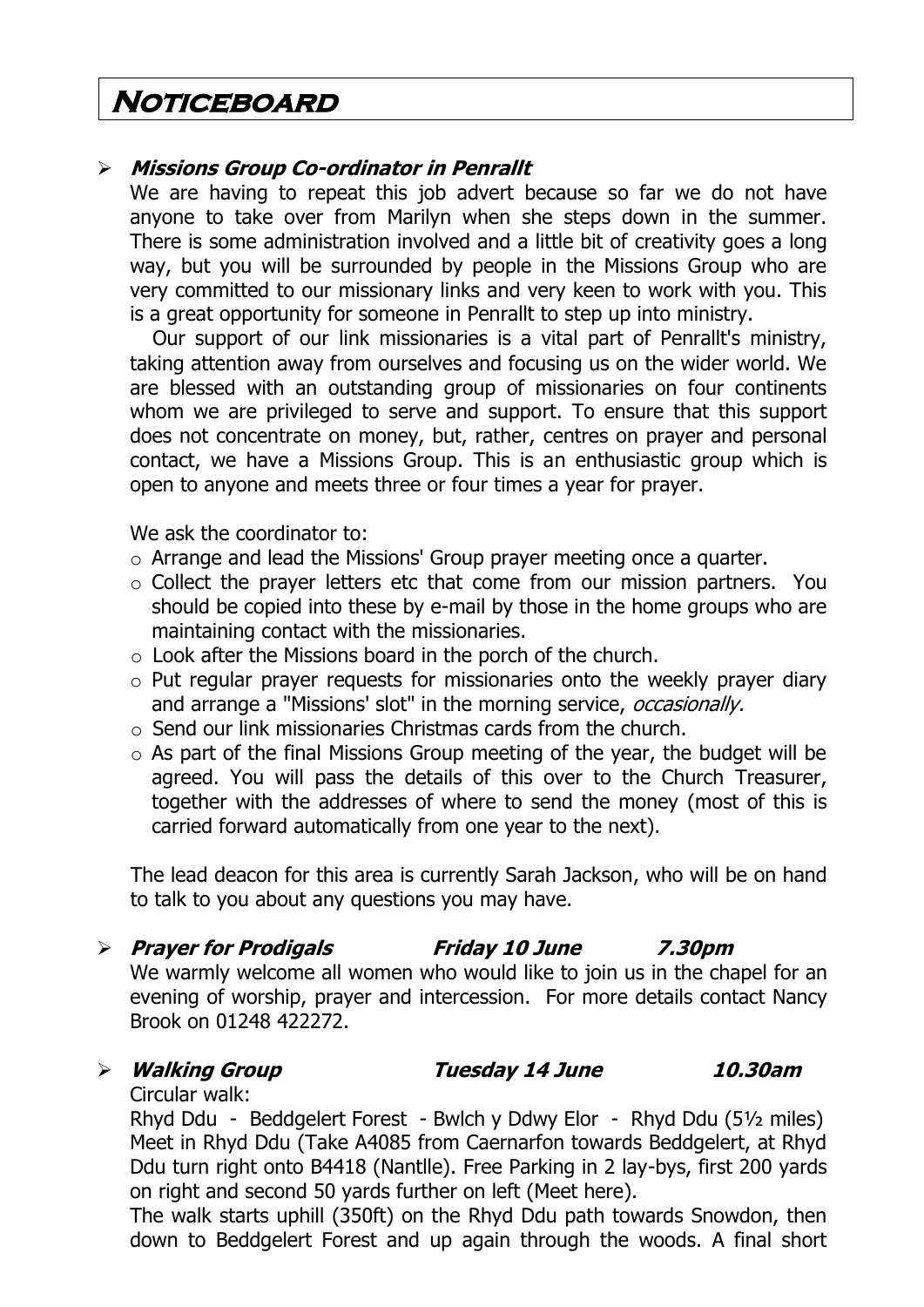climb (350ft) takes us to Bwlch y Ddwy Elor with fine views into Cwm Pennant and lots of interesting industrial relics. Then it's downhill all the way back to Rhyd Ddu, where there is a café with Dutch cakes!

Mari and Ian Kelso are leading the walk, any queries phone 421783 or email [marikelso@yahoo.co.uk](mailto:marikelso@yahoo.co.uk) or contact Paul and Ruth Hebblethwaite.

#### **Homeless in Bangor**

We do not recommend giving money to the homeless. Instead, £5 in one of the brown envelopes from the table in the porch of the church (placed in the offering) will buy a hot meal for them through the St. Mary's Hostel scheme. So far Penrallt has contributed £2342 to the fund.

#### **The Prayer Room**…

…is open before and after the service for quiet prayer. Penrallt is a place of prayer, so make use of this sacred space.

#### **Pray for Penrallt Every Day**

Sign up to receive our prayer diary by e-mail every Monday morning by sending your request to: [office@penrallt.org.](mailto:office@penrallt.org)

If you have some subject for prayer, either send it in by e-mail, or fill in one of the pink cards, which are available in the porch, and place it in the visitors' cards box or give it to Peter or Magnus.

#### **Pastoral Help**

If you have pastoral concerns please contact Peter or else one of the other members of the Pastoral Care team:

Geoff Birch 01286 870944, Pat Borlace 713146, Eunice Smith 713296, Judy Stammers 364394, Geoff Moore 410582, Jenny Powley 364292

**Deadline for next month's newsletter** Sunday 19 June Please send information to Gwyneth [\(gwyneth@brindley-wales.com](mailto:gwyneth@brindley-wales.com) or 352682)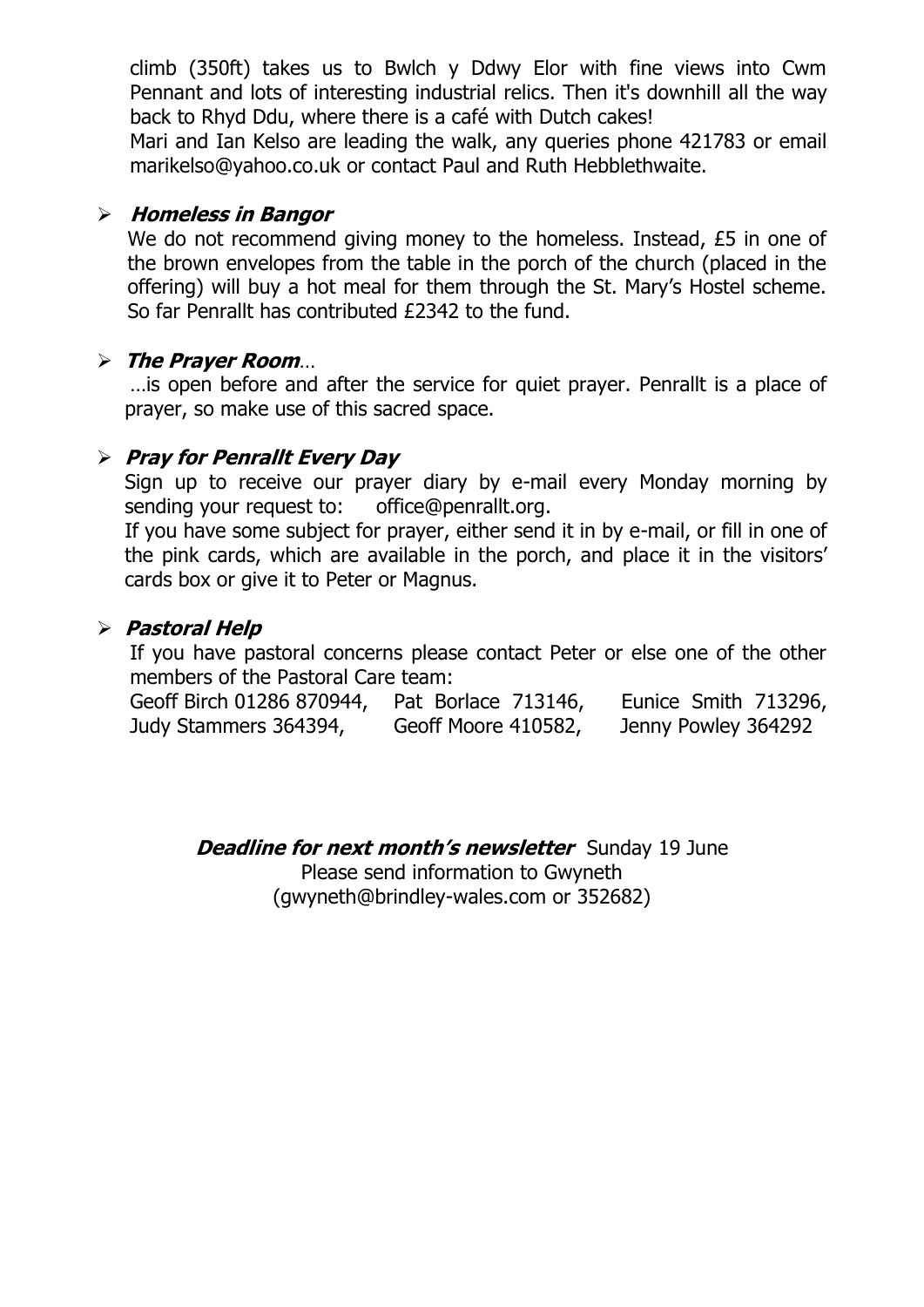### **Focus on…**

### **Chris and Anna Hembury (Hull Youth for Christ)**

A warm hello to all our friends, those we know and those we've yet to meet, at Penrallt. In many ways it remains our "home church", certainly the one we always feel we need to migrate back to for a top up from time to time.

#### **update**

Since we last visited you at Penrallt (before Christmas) we have had a busy few months. January saw us run the parenting course for the second time, with a new group of 5 mums from the Breakfast Club. This time Anna and another member of the team had one of last year's group co-leading it, whom we have been able to support in getting trained up as a Family Links parent group leader, as well as Chris and the rest of the team providing an equally challenging crèche facility in our house! Another one of our young people has joined our Tuesday meals and started coming with us regularly to church. One of the mums from breakfast club has started making porridge for the club once a week and two mums want to volunteer with us on this year's summer camps. In every area of our life here we see signs of hope, a growing mutuality of support in our relationships and openness to walking the journey of faith. So, whilst we have yet to see how our new Government will get the ball rolling on "the Big Society", we are quietly confident that the frayed strands of our community here are being carefully woven back together for God's Kingdom.

#### **family**

Elijah (10yrs) and Kavita (nearly 9yrs) are both thriving. School is still a happy place for them both and, whilst it doesn't particularly stretch them academically, it does provide them with a stable, caring environment in which to learn to rub alongside and be part of a diverse and often challenging community. Elijah is bright but more than happy to sail along with an easy workload, whilst Kavita tends to go the extra mile in her work without much need for pushing!

We watch and guide them prayerfully as best we can, but are so often surprised and humbled by their uncomplicated and yet deeply thoughtful faith. Thankfully too, they are just as at ease with discussing questions of faith as they are with messing around on a skateboard (Elijah) or exploring their own fashion style (Kavita)! Elijah's also taken up learning to play the drums and Kavita's trying her hand at the guitar - must have been all that hanging out at Owen and Nia's (although it was only the rugby-watching that ever rubbed off on us)!